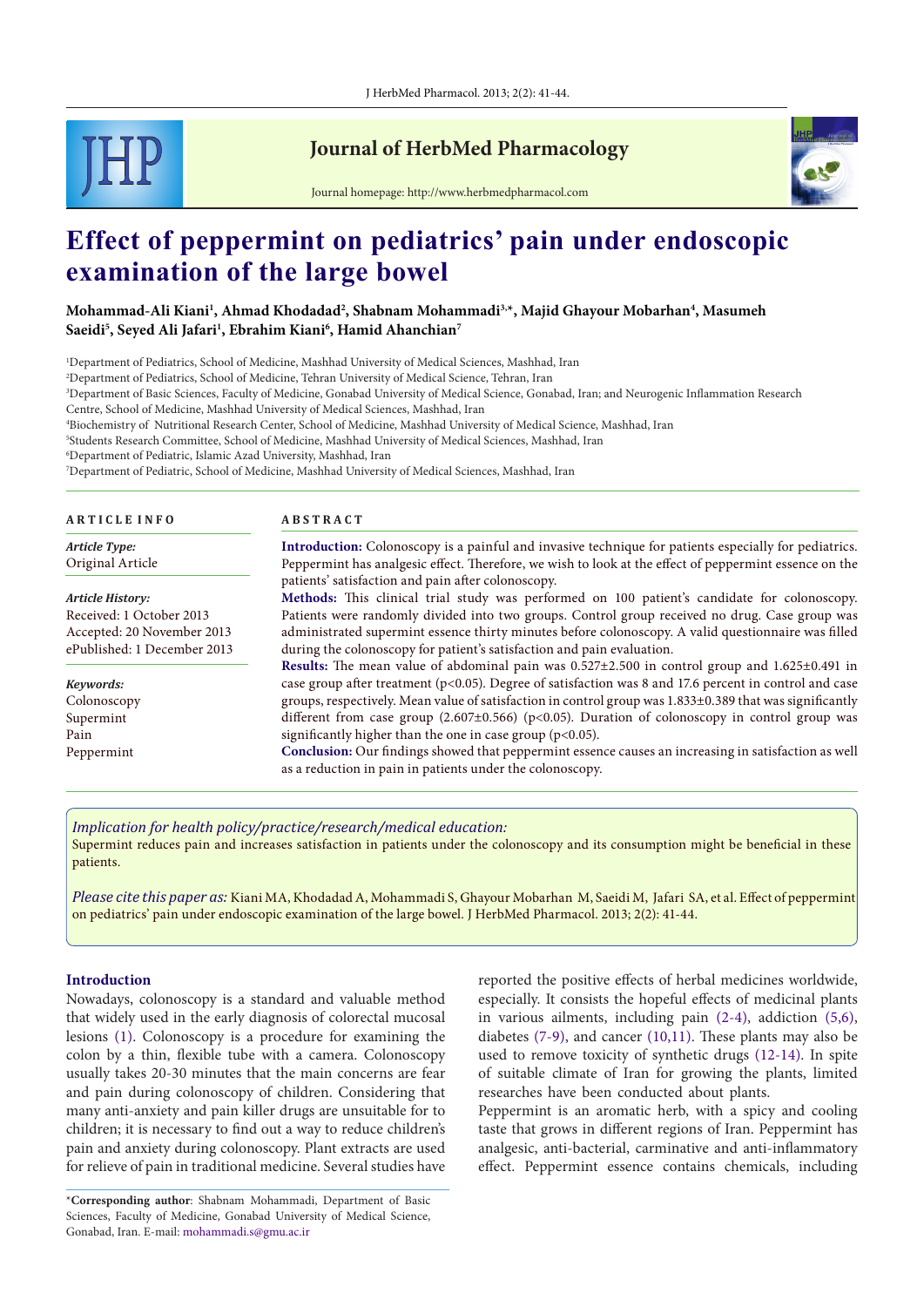trpinolen, osmyn, terpinene and Mentyl [\(15,](#page-2-11)[16\)](#page-2-12). Oral drop of supermint oil is a new carminative drug that its essence is provided with the scientific name Mentha spikata. This product contains 5.9 caron per ml of extract ([17](#page-2-13)). Several studies have shown that peppermint extract reduces pain in patients with irritable bowel syndrome [\(18](#page-2-14)[-21](#page-3-0)). Kingham found that peppermint oil is effective in colonic spasm ([22](#page-3-1)). This study was aimed to evaluation the effect of peppermint essence on patients' satisfaction and pain after colonoscopy in Children's Medical Center, Tehran.

#### **Materials and Methods**

This randomized clinical trial study was done on 100 children who referred to Children Medical Center in Tehran from May 2012 to September 2013. Children were randomly divided into two equal groups.

Inclusion criteria were the aged 7-14 years, suspected polyps, intestinal disease or unknown bleeding ([23](#page-3-2)). Exclusion criteria were lack of mental health, consciousness, using anti-anxiety and pain killer drugs. Patients were randomly divided into two equal groups of control and case, thirty minutes before surgery. Control group did not receive any drugs. Colonoscopy was performed under Toronto protocols. Children in case group received 20 ml oral supermint oil drop (Baryj Essence Company, Iran) 30 minutes before colonoscopy.

After that, pain pediatric questionnaire was filled by an observer who was blinded to grouping of the patients. Scores were as follows:  $0=$  no pain/1,  $2=$  very weak pain/3,  $4=$  weak pain/5, 6= mild pain/7, 8=severe pain/9, 10=very severe pain. Satisfaction Questionnaire consisted twelve questions (9 questions with five options of Likert scale (1= poor, 5= excellent), and the three questions were yes and no. Score 3 or higher was optimal for each question. Validity of questionnaires was approved by 10 members of the expert team and the reliability was calculated using alpha Cronbach method. The coefficient was calculated to be r= 0.88 for the questionnaire.

Data were analyzed using SPSS statistical software version 11.5 and descriptive and analytical tests (Man Whitney, T-test). Significant level was considered at P<0.05.

#### **Results**

The statistical analysis showed no significant difference in age distribution of two groups [10.13±2.85 (case group) versus 9.08  $\pm$  2.55 (control group). P > 0.05].

Twenty-one patients in case group (41.17%) and 19 patients in the control group (38%) were female and data analysis showed no significant difference between the two groups (P> 0.05). Mean value of pain was 2.5±0.52 out of 10 in control group and this value was 1.62±0.49 out of 10 in case group after treatment. Comparison values of pain was not found difference between two groups after treatment (P<0.05; [Table](#page-1-0)  [1](#page-1-0)).

As can be seen in [Table 2](#page-1-1), 17.6% (9 patients) in case group and 8% (4 patients) in control group had high degree of satisfaction. Mean degree of satisfaction in case group was 2.60±0.56. Statistical analysis showed significantly difference between case and control groups (2.60±0.56 vs. 1.83±0.38, respectively).

#### **Discussion**

Our results showed that administration of oral Supermint oil drops (peppermint oil) increased patients' satisfaction after colonoscopy. Studies showed that peppermint causes relaxation of muscles [\(24\)](#page-3-3). Vejdani and colleagues concluded that the use of peppermint extract reduced pain in patients with irritable bowel syndrome following eight weeks consumption ([25](#page-3-4)). The results of the studies showed that peppermint affects on calcium channels in neurons for reducing calcium ions in neurons. It reduces pain via neuronal excitability and synaptic transmission ([26](#page-3-5)). It has been reported that peppermint oil reduces contractions of smooth muscles during colonoscopy or barium enema ([27\)](#page-3-6).

In a study in Sheffield College reported that using mint reduces

<span id="page-1-0"></span>**Table 1.** Abdominal pain scores in patients under colonoscopy in case and control groups

|               | Duration of abdominal pain |                      |             |                        |
|---------------|----------------------------|----------------------|-------------|------------------------|
| <b>Groups</b> | Less than one minute       | One to three minutes | 3-5 Minutes | More than five minutes |
| Control group | 12                         | 25                   | 10          | 3                      |
|               | (23.5%)                    | (49%)                | (19.6%)     | (5.8%)                 |
| Case group    | $32*$                      | 10                   | ⇁           | 1                      |
|               | (64%)                      | (20%)                | (14%)       | (2%)                   |

\*P<0.05 significantly different compared with control group.

<span id="page-1-1"></span>

| <b>Table 2.</b> Satisfaction scores in patients after colonoscopy in case and control groups |  |  |  |
|----------------------------------------------------------------------------------------------|--|--|--|
|----------------------------------------------------------------------------------------------|--|--|--|

| <b>Groups</b>                                                                        | Moderate   | Good     | Very good    | Excellent   |  |
|--------------------------------------------------------------------------------------|------------|----------|--------------|-------------|--|
| Case group                                                                           | $2(3.9\%)$ | 25 (49%) | $15*(29.4%)$ | $9*(17.6%)$ |  |
| Control group                                                                        | 12 (24%)   | 28 (56%) | 6(12%)       | 4(8%)       |  |
| <b>*B</b> 20.0E at an if again in all the season are almost the constant against the |            |          |              |             |  |

<0.05 significantly different compared with control group.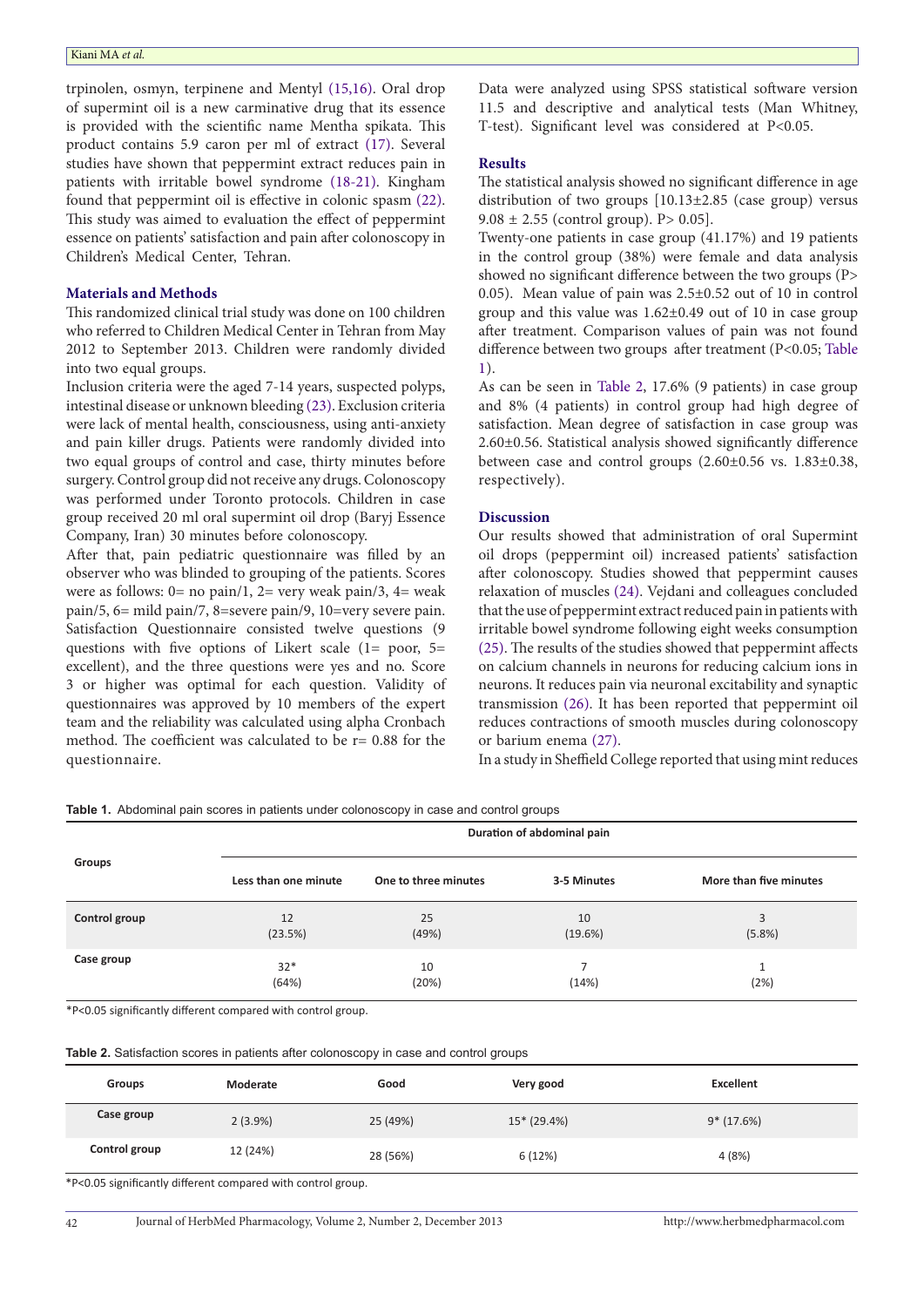pain relief and increases patients satisfaction in patients with irritable bowel syndrome [\(28\)](#page-3-7). In a randomized clinical trial study, administration of peppermint oil capsules to 65 adult patients reduced spasms during colonoscopy. In addition, satisfaction levels increased dramatically after colonoscopy ([29\)](#page-3-8).

In another study, mint oil was administered orally to 215 patients. Two hundred and fifteen patients were adopted as control group and administered no mint. The results showed that oral administration of peppermint reduced spasms in the esophagus, the lower part of the stomach, duodenal bulb compared to the control group. In addition, it improved the quality of diagnosis without the use of anti-spasmodic drugs ([30](#page-3-9)). Similarly, in our study the administration of peppermint reduced colon spasms and increased satisfaction in patients as well as physician.

Another study compared the effects of antispasmodic drug hyoscine and glucagon and peppermint oil on upper gastrointestinal endoscopy. Results showed that peppermint oil relieved spasm during endoscopy of the esophagus, stomach and duodenum in elderly patients ([31](#page-3-10)). In our study, administration of peppermint oil was effective in reducing pain and satisfaction of patients and physician and no adverse effect was observed in the current study.

#### **Conclusion**

Our findings demonstrated that peppermint essence had a positive effect on satisfaction and reduction of pain in pediatrics under colonoscopy. The mechanism effect of peppermint may be related to reduction in colon spasms during colonoscopy or it may affect calcium channels in neurons to reduce calcium ion entry to neurons.

## **Acknowledgements**

Authors wish to thank the Tehran University of Medical Sciences for financial support.

## **Authors' contributions**

MAK, SAJ and AK carried out experiments and participated in design of the study. EK and HA participated in the coordination of the project, revised and approved the manuscript. MGM, SM and MS helped in draft the manuscript.

#### **Conflict of interests**

The authors declared no competing interests.

# **Ethical considerations**

Ethical issues (including plagiarism, misconduct, data fabrication, falsification, double publication or submission, redundancy) have been completely observed by the authors.

## **Funding/Support**

None.

# **References**

- <span id="page-2-0"></span>1. Bechtold ML, Perez RA, Puli SR, Marshall JB. Effect of music on patients undergoing outpatient colonoscopy. World J Gastroenterol 2006;12(45):7309-12.
- <span id="page-2-1"></span>2. Rafieian-Kopaei M, Sewell RDE. Opioid tolerance and K ATP channel mediated antinociception. Analgesia 1995;

1(4-6): 667-670.

- 3. Alibabaei Z, Pilehvarian AA, Shirani M, Kheiri S, Taji F, Asgari A, et al. Effect of Euphorbia helioscopia on acetic acid-induced abdominal constrictions in Balb/c mice. Shahrekord Univ Med Sci J 2010;11(Suppl.1): 9-14.
- <span id="page-2-2"></span>4. Rafieian-Kopaei M, Sewell RDE. Newer antideprassants: Analgesia and relative monoamine reuptake inhibitory potency. J Pharm Pharmacol 1994;46 (Suppl.2):1088.
- <span id="page-2-3"></span>5. Rafieian-Kopaei M, Sewell RDE. Morphine tolerance and SSRI antinocieeption. J Psychopharmacol 1995;9(3): A23-91.
- <span id="page-2-4"></span>6. Rafieian-Kopaei M, Sewell RDE. Opioid tolerance and K ATP channel mediated antinociception. Analgesia. 1995; 1(4-6), 667-670.
- <span id="page-2-5"></span>7. Behradmanesh M, Ahmadi M, Rafieian-kopaei M. Effect of Glycogol on blood glucose level of patients with type II diabetes. Iran J Endocrin Metab 2012; 14(2):163-168.
- 8. Shamsi F, Asgari S, Rafieian R, Kazemi S. Effects of Cornus mas L. on blood glucose, insulin and histopathology of pancreas in alloxan-induced diabetic rats. J Isfahan Med School 2011;29(147):927-937.
- <span id="page-2-6"></span>9. Behradmanesh S, Horestani MK, Baradaran A, Nasri H. Association of serum uric acid with proteinuria in type 2 diabetic patients. J Res Med Sci 2013; 18:44-6.
- <span id="page-2-7"></span>10. Shirzad H, Shahrani M, Rafieian-Kopaei M. Comparison of morphine and tramadol effects on phagocytic activity of mice peritoneal phagocytes in vivo. Int Immunopharmacol 2009;9(7-8):968-70
- <span id="page-2-8"></span>11. Shirzad H, Taji F, Rafieian-Kopaei M. Correlation between antioxidant activity of garlic extracts and WEHI-164 fibrosarcoma tumor growth in BALB/c mice. J Med Food 2011;14(9):969-74.
- <span id="page-2-9"></span>12. Asgary S, Kazemi S, Moshtaghian SJ, Rafieian M, Bahrami M, Adelnia A. The protective effect of Cucurbita pepo L. on liver damage in alloxan- induced diabetic rats. Shahrekord Univ Med Sci J 2010;11(Suppl.1):59-65.
- 13. Kazemi S, Asgari S, Moshtaghian SJ, Rafieian-kopaei M, Mahzooni P. Preventive effect of pumpkin (Cucurbita Pepo L.) on diabetic index and histopathology of pancreas in alloxan-induced diabetes in rats. J Isfahan Med School 2011;28(117): 872-81.
- <span id="page-2-10"></span>14. Shamsi F, Asgari S, Rafieian R, Kazemi S. Effects of Cornus mas L. on blood glucose, insulin and histopathology of pancreas in alloxan-induced diabetic rats. J Isfahan Med School 2011;29(147):927-937.
- <span id="page-2-11"></span>15. Younis YMH, Beshir SM. Carvone-Rich Essential Oils from Mentha longifolia (L.) Huds. ssp. Schimperi Briq and Mentha spicata L. Grown in Sudan. JEOR 2004;16: 539-541.
- <span id="page-2-12"></span>16. Zeinali H, Arzani A, Razmjoo R, Rezaee MB. Evaluation of Oil Compositions of Iranian Mints (Mentha ssp.). JEOR 2005;17:156-159.
- <span id="page-2-13"></span>17. Velag J, Studulaj J. Medical Plants. Translation by Zaman S. Tehran: Ghoghnus;2000. p.3.
- <span id="page-2-14"></span>18. Liu JH, Chen GH, Yeh HZ, Huang CK, Poon SK. Entericcoated peppermint oil capsule in the treatment of irritable bowel syndrome a prospective, randomized trial. J Gastrorentrol 1997;32:765-8.
- 19. Merat S, Khalili S, Mostajabi P, Ghorbani A, Ansari R, Malekzadeh R. The effect of enteric-coated, delayed-